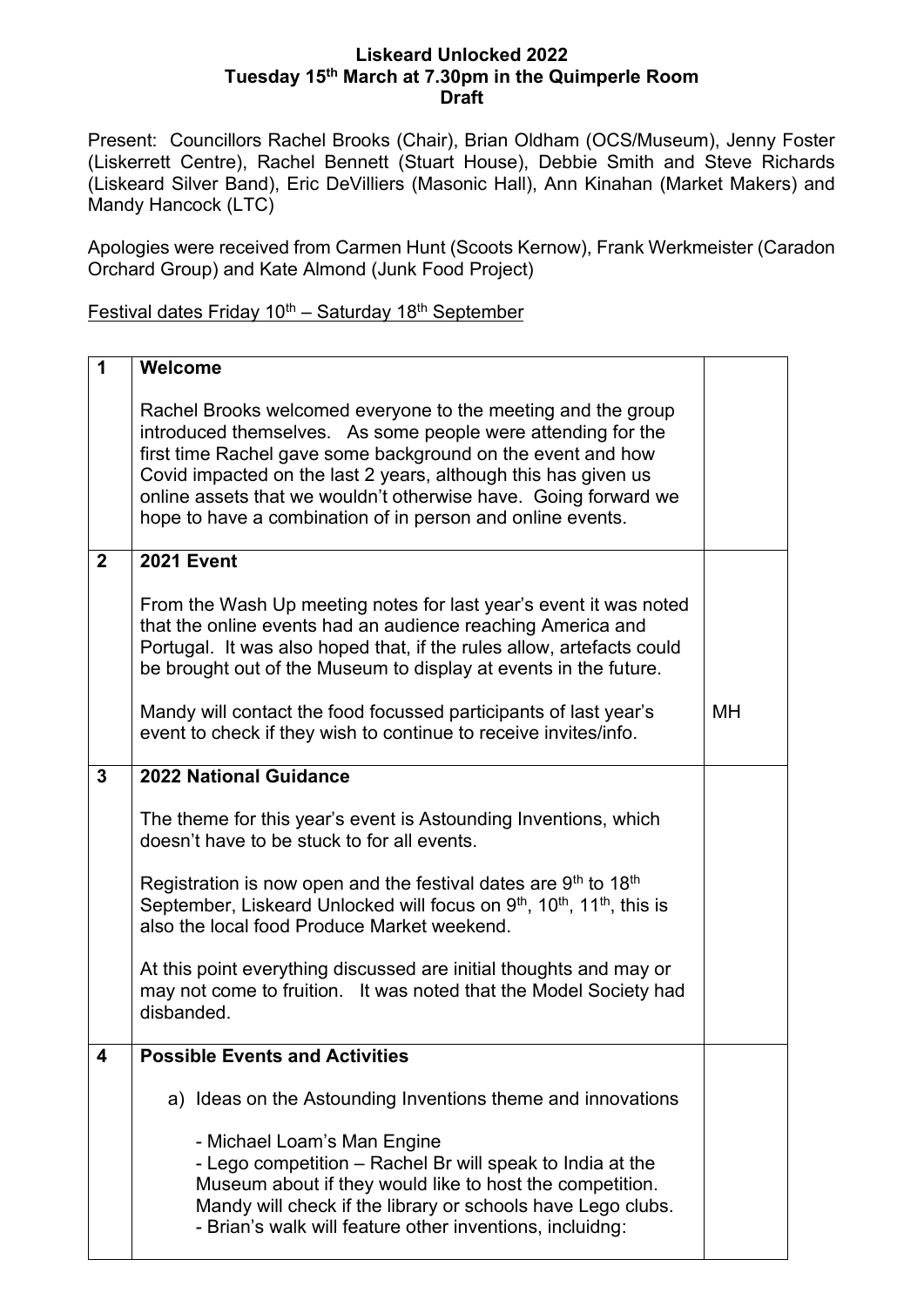|  | - Dr Marrick's bronchile mixture<br>- William Bicton's safety fuse                                                                                                                                                                                                                                                                                                                                                                                                                                             |                 |
|--|----------------------------------------------------------------------------------------------------------------------------------------------------------------------------------------------------------------------------------------------------------------------------------------------------------------------------------------------------------------------------------------------------------------------------------------------------------------------------------------------------------------|-----------------|
|  | - The beam engine from a mine at Menheniot used at<br>Vennings Brewers on Baytree Hill                                                                                                                                                                                                                                                                                                                                                                                                                         |                 |
|  | - The organ from a Chapel in Pensilva used at the silent<br>movies at Market House                                                                                                                                                                                                                                                                                                                                                                                                                             | <b>RBr</b>      |
|  | - Kencar a spray to make coal last longer and stop soot                                                                                                                                                                                                                                                                                                                                                                                                                                                        | MН<br><b>AK</b> |
|  | forming on it<br>- Bill Paynter's Hapadar Talisman (Museum has one)                                                                                                                                                                                                                                                                                                                                                                                                                                            |                 |
|  | - Liskeard School & CC was cautiously positive about<br>getting involved in something forward-looking on inventions.                                                                                                                                                                                                                                                                                                                                                                                           |                 |
|  | b) Possible open buildings and houses. Online tour options                                                                                                                                                                                                                                                                                                                                                                                                                                                     |                 |
|  | - Trehawke House – Rachel Br will contact them. Brian has<br>historic information about the property.<br>- the Masonic Hall, started in 1879 by Liskeard people.<br>- Churches. If the bell tower is open it could encourage new<br>members<br>- Liskerrett Centre with an education display. They also                                                                                                                                                                                                        | <b>RBr</b>      |
|  | have a film of the day the Man Engine came to Liskeard.<br>- Stuart House, possibly with a tour of ideas which were new<br>in their time such as sash windows/fireplaces                                                                                                                                                                                                                                                                                                                                       |                 |
|  | - Platform 3 at Railway Station - Rachel Br will contact<br>Rebecca Catterall. Brunell's viaducts and signalling both<br>being astounding inventions                                                                                                                                                                                                                                                                                                                                                           | <b>RBr</b>      |
|  | - Old Brewery it may be possible to have open studios<br>there, along with displaying historical information, including<br>about the beam engine. Tiffany has all the info and photos<br>from Brian to enable this.<br>- Westbourne House. Wildanet are keen to be involved.<br>Brian will liaise with them and his usual contacts<br>- Pendean                                                                                                                                                                | <b>BO</b>       |
|  | - Trewithan House<br>- Looe Mills - Brian will speak with the owner                                                                                                                                                                                                                                                                                                                                                                                                                                            |                 |
|  | Online tour possibilities:                                                                                                                                                                                                                                                                                                                                                                                                                                                                                     |                 |
|  | - Tregantle<br>- Greenbank House                                                                                                                                                                                                                                                                                                                                                                                                                                                                               | <b>RBr</b>      |
|  | c) Outside Events                                                                                                                                                                                                                                                                                                                                                                                                                                                                                              |                 |
|  | - Rachel Br will contact Will Coleman to see if there is scope<br>to link to their work about Cornish hedges and Kedroya.<br>- Cattle Market – it's hoped that a creative digital themed<br>event can be held as the Workshed should be complete.<br>Makers from the Market Makers project could also have<br>stalls at the Market in the new covered area.<br>- Castle Park will be re-visited if needed as it didn't really fit<br>into this year's event.<br>- the Silver Band can help at events if needed |                 |
|  | d) Walks                                                                                                                                                                                                                                                                                                                                                                                                                                                                                                       | BO              |
|  |                                                                                                                                                                                                                                                                                                                                                                                                                                                                                                                |                 |